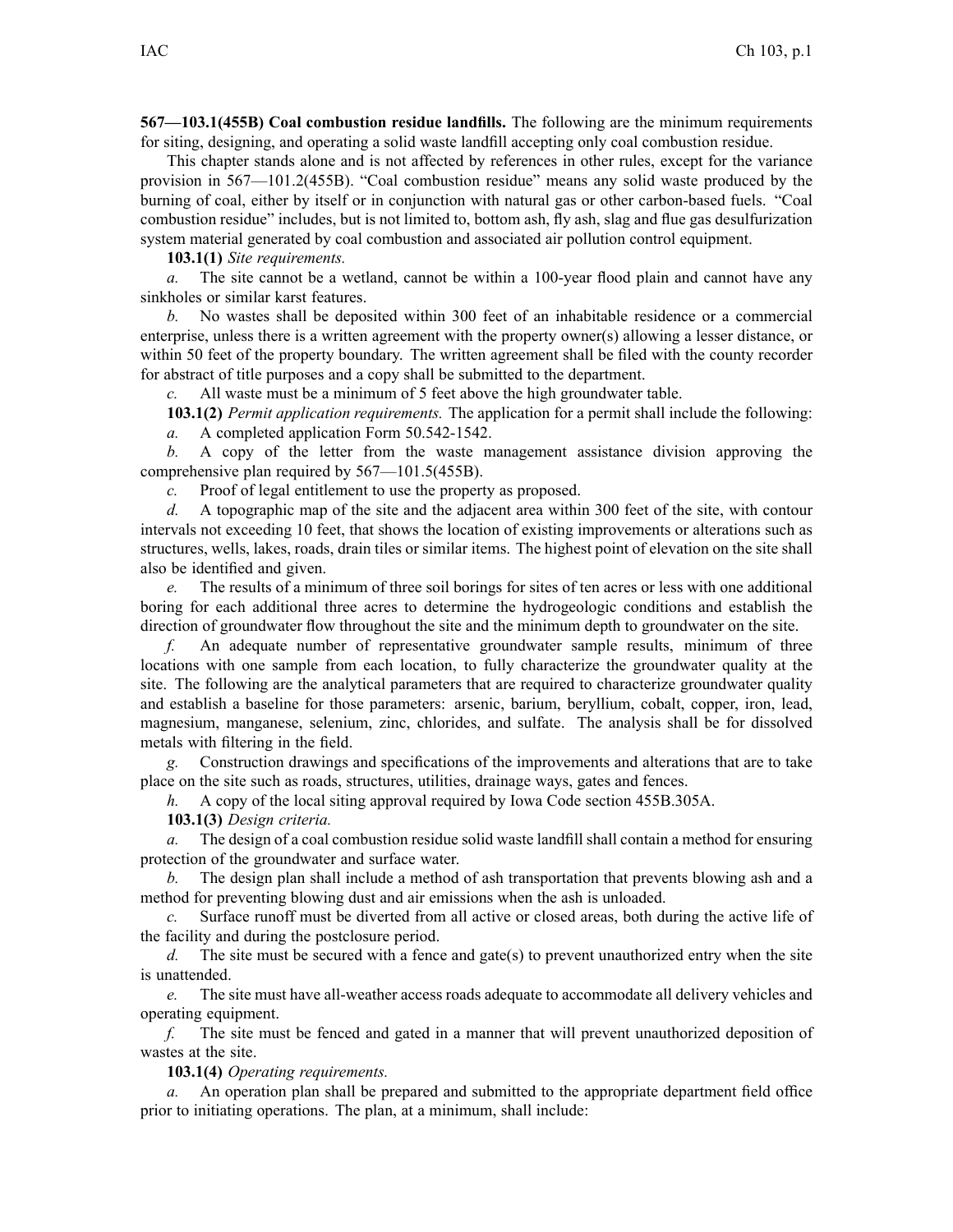(1) An identification of the area to be filled during the period for which <sup>a</sup> permit is being requested.

(2) The method(s) that will be utilized to preven<sup>t</sup> illicit municipal or putrescible solid wastes from being deposited as <sup>a</sup> result of mixing with authorized waste brought to the site.

(3) The frequency, extent and method of spreading and compacting the waste; the optimum layer thickness; and the size and slope of the operating face.

(4) A description of the operating procedures that will be followed when wastes are brought to the site.

(5) If removal of waste from the landfill for beneficial reuse is intended, that activity should be addressed in the original operation plan. If the permit holder decides to remove waste after completion of the original operation plan, the plan must be amended prior to removing any waste.

*b.* After the waste is deposited, it must be treated as necessary to control fugitive dust that would leave the site and to control erosion that would impact operations in the active fill area. If the methods used do not adequately control dust and erosion, the department may require site-specific controls including <sup>a</sup> soil cover.

*c.* A minimum of one down gradient monitoring well must be installed within one year of initiating operations. Additional wells may be required when it is apparen<sup>t</sup> that more than one potential contaminant pathway exists. Monitoring wells will normally be placed within 50 feet of the waste boundary.

*d.* Quarterly sampling of all monitoring wells and analysis for the parameters specified in paragraph 103.1(2)*"f"* shall commence within one year of initiating operations for the purpose of establishing the average baseline concentrations for each well. Annual sampling of all monitoring wells for the parameters specified in paragraph 103.1(2)*"f"* shall commence within one year of completing the quarterly baseline monitoring. Additional sampling or <sup>a</sup> site assessment may be required by the department when there is an exceedance of any primary or secondary Maximum Contaminant Level (MCL) or the Health Advisory Level (HAL) of the Drinking Water Standards and Health Advisories of the federal Environmental Protection Agency. When an MCL or HAL does not exist for <sup>a</sup> parameter and <sup>a</sup> sample analysis exceeds the average value for that parameter for the most recent two years of data, the department will require the collection and analysis of <sup>a</sup> sample for three consecutive months. If the average result of those sample analyses equals or exceeds the value that required the monthly samples to be collected, the department may require <sup>a</sup> site assessment.

*e.* A repor<sup>t</sup> of the groundwater monitoring results shall be submitted to the department by the end of the first year's operation and annually thereafter.

**103.1(5)** *Closure/postclosure requirements.*

*a.* The owner/operator shall submit <sup>a</sup> postclosure plan to the department 180 days prior to closure. The plan shall list the date of closure, the actions that will be taken to close the site, the final site contours and final cover design, and the parties responsible for postclosure maintenance.

*b.* The final cover shall consist of not less than two feet of compacted soil and one foot of uncompacted soil capable of sustaining <sup>a</sup> growth of common grasses.

*c.* The slope of the landfill area after final closure shall be not less than 3 percen<sup>t</sup> or more than 25 percent.

*d.* A growth of common grasses shall be established on the final cover by the end of the first full growing season.

*e.* A minimum of one sample from each monitoring well shall be collected annually during the postclosure period and analyzed for the parameters specified in the permit. The results shall be included in the annual report.

*f.* After closure, an annual inspection of the site shall be conducted. Any differential settling, surface cracks, holes, erosion channels, or any interference with surface drainage shall be corrected by restoration to the original condition. A repor<sup>t</sup> on the findings and corrective actions taken shall be included in the annual report. These postclosure actions are required for <sup>a</sup> minimum of ten years following closure. The department may extend the monitoring and reporting period if it appears that continued maintenance and monitoring are warranted.